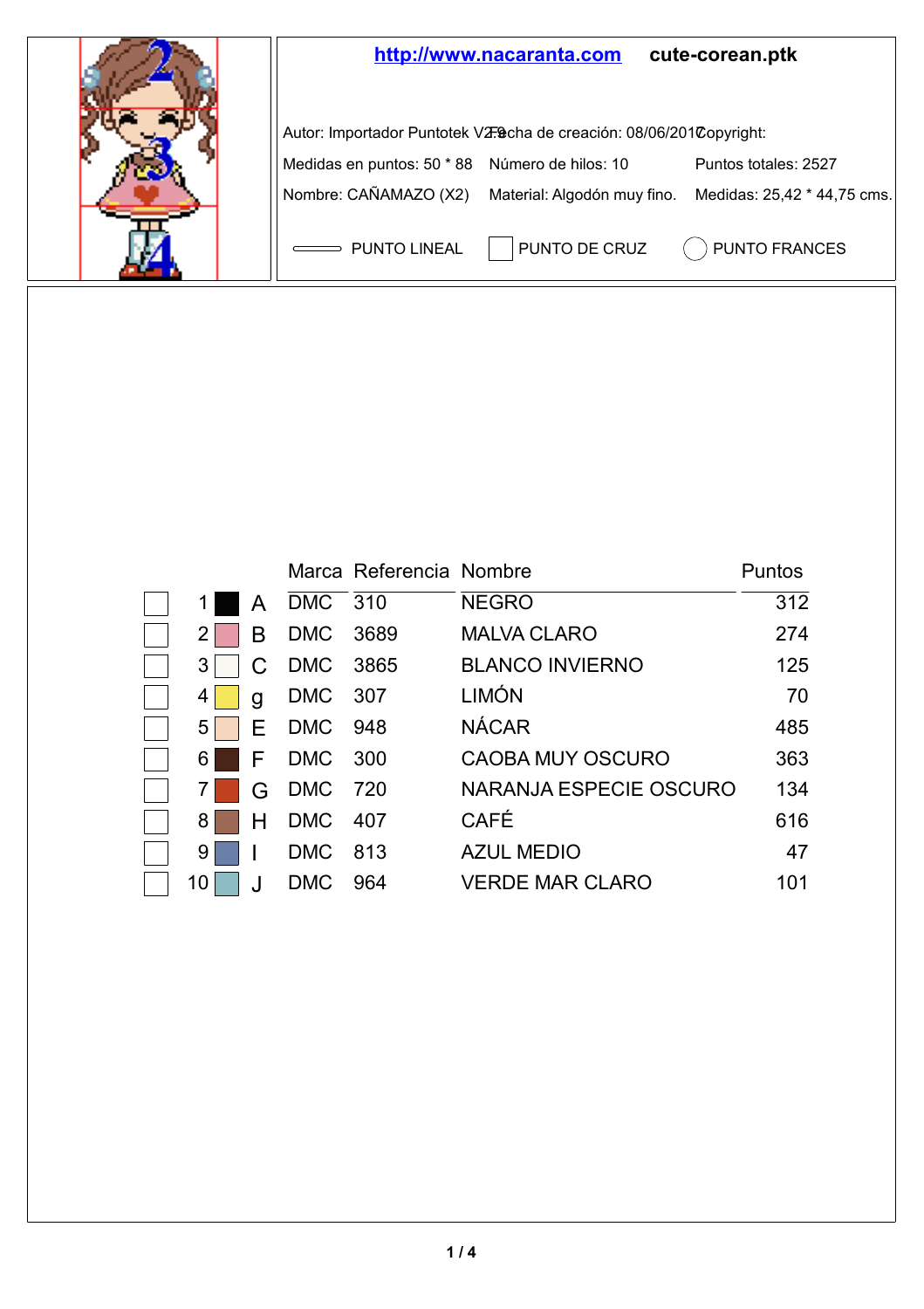|              |         | 10                      |                         |                         |    |    |     |                         |                |                         |      |                         |    | 20 |                |                |                |                |                |                         |                         | 30                                 |     |                                                                                                        |                                              |                |                |                                               |                                                           |                |                | 40                               |           |                         |                |                |    |                         |                         |                |       |   |     |                         | 50                      |              |                |   |
|--------------|---------|-------------------------|-------------------------|-------------------------|----|----|-----|-------------------------|----------------|-------------------------|------|-------------------------|----|----|----------------|----------------|----------------|----------------|----------------|-------------------------|-------------------------|------------------------------------|-----|--------------------------------------------------------------------------------------------------------|----------------------------------------------|----------------|----------------|-----------------------------------------------|-----------------------------------------------------------|----------------|----------------|----------------------------------|-----------|-------------------------|----------------|----------------|----|-------------------------|-------------------------|----------------|-------|---|-----|-------------------------|-------------------------|--------------|----------------|---|
| $\mathbf{0}$ |         |                         |                         |                         |    |    |     |                         |                |                         |      |                         |    |    |                |                |                |                | F.             | F                       | F                       |                                    |     | F.                                                                                                     |                                              |                |                |                                               |                                                           |                |                |                                  |           |                         |                |                |    |                         |                         |                |       |   |     |                         |                         |              |                |   |
|              |         |                         |                         |                         |    |    |     |                         |                |                         |      |                         |    |    |                | F F            | F.             |                |                | $F$ H H H $\parallel$   |                         | н                                  | ιн  | ш                                                                                                      | F.                                           | F              | F              |                                               |                                                           |                |                |                                  |           |                         |                |                |    |                         |                         |                |       |   |     |                         |                         |              |                |   |
|              |         |                         |                         |                         |    |    |     |                         |                |                         |      |                         |    | F. |                |                |                |                |                |                         |                         | F                                  |     |                                                                                                        |                                              |                |                |                                               | F.                                                        | F              | F              | F                                |           |                         |                |                |    |                         |                         |                |       |   |     |                         |                         |              |                |   |
|              |         |                         |                         |                         |    |    |     |                         |                |                         |      | F F.                    | F  |    |                |                |                |                |                |                         |                         |                                    |     |                                                                                                        |                                              |                |                |                                               |                                                           |                |                |                                  |           |                         |                | $F$ $F$        |    |                         |                         |                |       |   |     |                         |                         |              |                |   |
|              |         |                         |                         |                         |    |    |     |                         |                |                         | F HI | н                       | н  |    |                |                |                |                |                |                         |                         | н                                  |     |                                                                                                        |                                              |                |                |                                               |                                                           |                |                |                                  |           |                         |                |                |    |                         |                         |                |       |   |     |                         |                         |              |                |   |
|              |         |                         |                         |                         |    |    |     |                         | F.             | н                       | н    | н                       | н  |    |                |                |                |                |                |                         |                         |                                    |     |                                                                                                        |                                              |                |                |                                               |                                                           |                |                |                                  |           |                         |                |                |    | F.                      | F                       |                |       |   |     |                         |                         |              |                |   |
|              |         |                         |                         |                         |    |    |     |                         | FIH            |                         |      | F                       |    |    |                |                |                |                |                |                         | н                       |                                    |     |                                                                                                        |                                              | F              |                |                                               |                                                           | F              | H              |                                  |           |                         | F              | F              |    |                         | IEI FI                  |                |       |   |     |                         |                         |              |                |   |
|              |         |                         |                         |                         |    |    | F.  | н                       |                |                         | F    |                         |    |    |                |                |                |                |                |                         |                         |                                    |     |                                                                                                        | F.                                           |                |                |                                               | н                                                         | F              | н              |                                  |           |                         |                |                |    | F                       |                         | 田丘             |       |   |     |                         |                         |              |                |   |
|              |         |                         |                         |                         |    |    | F   | н                       |                | F                       | H    |                         |    |    |                |                |                |                |                |                         | н                       |                                    |     | F                                                                                                      | н                                            |                |                |                                               |                                                           | F              | H              |                                  |           |                         |                |                |    |                         | F                       | н              | $H$ F |   |     |                         |                         |              |                |   |
|              |         |                         |                         |                         |    |    | F H |                         |                |                         |      |                         |    |    |                |                |                |                |                |                         | н                       | F                                  | F   | н                                                                                                      | н                                            | н              | н              |                                               | н                                                         | F              | н              | н                                |           |                         |                |                |    |                         |                         |                |       | н | F   |                         |                         |              |                |   |
| 10           |         |                         |                         |                         | F. | н  |     |                         |                |                         |      |                         |    |    |                |                |                |                |                |                         | F                       | н                                  | н   | Ĥ                                                                                                      | н                                            | н              |                |                                               |                                                           | F              | Η              | н<br>н                           |           |                         |                |                |    |                         |                         |                |       |   | F   |                         |                         |              |                |   |
|              |         |                         |                         |                         |    |    |     |                         |                |                         |      |                         |    |    |                |                |                |                |                | F.                      | н                       | н                                  | н   | н                                                                                                      | н                                            | н              |                |                                               | н                                                         | F              | н              | н                                |           | F                       |                |                |    |                         |                         |                |       |   |     |                         |                         |              |                |   |
|              |         |                         | C                       | C                       | J  |    |     |                         |                |                         |      |                         |    |    |                |                |                |                | F              | н                       | н                       | н                                  |     |                                                                                                        | н                                            | н              |                |                                               | H                                                         | F              | Η              | н                                |           |                         |                |                |    |                         |                         |                |       |   |     | C                       | C                       |              |                |   |
|              |         |                         | $\overline{\mathbf{c}}$ | $\overline{\mathbf{c}}$ | J  | J  |     |                         |                |                         |      |                         |    |    |                |                |                |                |                |                         | н                       |                                    | н   |                                                                                                        | н                                            | н              | н              |                                               | F                                                         | E              | F              | Π<br>Н                           |           | н                       |                |                |    |                         |                         |                |       | J | J   | $\overline{\mathbf{C}}$ | $\overline{\mathbf{c}}$ |              |                |   |
|              |         |                         |                         |                         | J  | J  |     |                         |                |                         |      | F                       | н  |    |                | F              | н              |                |                | н                       | н                       | н                                  | н   | F                                                                                                      | $\overline{H}$                               | н              | н              | F                                             | E                                                         | E              | F              | A<br>н                           | н         | н                       | н              |                |    |                         |                         |                |       | J | J   |                         |                         |              |                |   |
|              |         | C                       | C                       |                         |    |    |     |                         |                |                         |      | $\overline{\mathbf{H}}$ | Ĥ  |    | F.             |                |                |                |                |                         | н                       |                                    |     |                                                                                                        |                                              | н              | F.             | E                                             | E E                                                       |                | E              | $\overline{\mathsf{H}}$<br>F     | lн        | н                       |                |                |    |                         |                         |                |       | J |     | J                       | C                       | C            |                |   |
|              |         | $\mathbf c$             | C                       | J                       | J  |    |     |                         |                |                         | F    | н                       | н  | F  |                |                |                |                |                | F                       | F                       | н                                  | н   | H                                                                                                      | н                                            | F.             | $\mathsf E$    | $\mathsf E$                                   | $\frac{ \mathbf{E} \mathbf{E} }{ \mathbf{E} \mathbf{E} }$ |                | E              | E                                | н<br>F    | н                       |                |                | F  | н                       |                         |                |       |   | J   | J                       | $\mathbf C$             | $\mathbf{C}$ |                |   |
|              |         | $\overline{\mathsf{J}}$ |                         | J                       | J  |    |     |                         |                |                         | F    | н                       |    |    |                |                |                |                | F              |                         |                         | н                                  | н   | F                                                                                                      | F                                            | E              | E E            |                                               |                                                           |                | E E            | <b>IE</b>                        | F         | н                       |                |                | F  |                         |                         |                |       |   |     | J                       | J                       | J            |                |   |
|              |         |                         |                         | J                       |    | F  |     |                         |                | F                       | н    | Η                       | F  |    |                |                |                |                |                |                         | F                       | F                                  | F   | $\overline{E}$                                                                                         | 百                                            | $\overline{E}$ | $\overline{E}$ | E                                             | $\overline{\mathsf{E}}$                                   | $\frac{1}{2}$  | EE             | ¢                                | E         | F                       | н              |                | н  | F                       | н                       |                |       | F |     | J                       | J                       |              |                |   |
|              | F.      |                         |                         |                         |    |    | F   |                         |                | F                       | н    | н                       | н  |    |                |                | E              |                |                | F.                      | $\overline{E}$          | Ē                                  | E   | $\overline{E}$                                                                                         | E                                            | $\overline{E}$ | $\overline{E}$ | $\overline{\mathsf{E}}$                       | $\overline{\mathsf{E}}$                                   |                | E E            | E                                | E         | F                       | н              |                |    | F                       | н                       | н              |       |   |     |                         |                         |              | F              |   |
| 20           | н<br>F. | н                       | н                       | F                       | F  |    | F   | н                       |                | F                       | н    |                         |    |    |                |                |                |                | E              | $\overline{E}$          | $\overline{E}$          |                                    | E E | E                                                                                                      | $\overline{E}$                               | $\overline{E}$ | $\overline{E}$ | $\overline{E}$                                | $\overline{E}$                                            | $\overline{E}$ | $\overline{E}$ | E<br>$\overline{\mathsf{E}}$     | Ē         | E                       | F              | н              |    | F                       | н                       |                |       |   | F   | F                       | н                       |              |                |   |
|              | Π<br>F  | н                       | F                       |                         | F  |    |     |                         |                | F                       | н    | Æ                       | н  | н  | F              | E              | E              | E              | E              | 'C                      | $\overline{\mathsf{E}}$ | $\overline{\mathsf{E} \mathsf{E}}$ |     | E                                                                                                      | E                                            | $\overline{E}$ | $\overline{E}$ | $\overline{\mathsf{E}}$                       | E E                                                       |                |                |                                  |           | $\overline{E}$          | E              | F              | н  | F                       | $\overline{\mathsf{H}}$ | F              | н     | н | F   |                         | F                       |              | н              | F |
|              | Η<br>F  | F                       |                         |                         | F. | н  |     |                         | н              | F                       | H    | F                       | Η  | F  | $\overline{E}$ | $\overline{E}$ | $\overline{E}$ | $\overline{E}$ | E              | $\overline{\mathsf{E}}$ | $\overline{E}$          |                                    | E E | E                                                                                                      | $\overline{E}$                               | $\overline{E}$ | $\overline{E}$ | E                                             | E E                                                       |                | EEEE<br>EEEE   |                                  |           | $\overline{\mathsf{E}}$ | E              | F              | Ή  | F                       | $\overline{\mathbf{H}}$ | F              | н     | н | F.  |                         |                         | F            | $\overline{H}$ | F |
|              | Π<br>F  | F                       |                         |                         |    | F. | н   |                         | н              |                         | F    | E                       | F. | E  | Ē              | $\overline{E}$ | $\overline{E}$ | $\overline{E}$ | $\overline{E}$ | $\overline{E}$          | $\overline{E}$          | EE                                 |     | E                                                                                                      | E                                            | $\overline{E}$ | $\overline{E}$ | $\overline{E}$                                | $\overline{\mathsf{E}}$                                   | $\overline{E}$ | <u>FEFF</u>    |                                  | Ē         | $\overline{\mathsf{E}}$ | $\overline{E}$ | E              | F  | П                       | π                       | F              | н     | F |     |                         |                         | F            | П              | F |
|              | F       | н                       | F                       |                         |    | F  |     |                         | F              | Ή                       | F    |                         |    |    |                |                |                |                |                |                         |                         |                                    |     |                                                                                                        | E                                            | $\overline{E}$ | $\overline{E}$ | $\overline{E}$                                | $\overline{\mathsf{E}}$                                   | t.             | E E<br>E E     | $\frac{1}{\sqrt{2}}$             | Ē         | Ē                       | E              | $\overline{E}$ | F  | $\mathbf{H}$            | F                       | Ή              | H     | F |     |                         | F.                      | $\mathbf H$  | F              |   |
|              |         | F                       | H                       | F                       |    |    | F   | н                       | F              | H                       | F    |                         |    |    |                |                |                |                |                |                         |                         |                                    |     |                                                                                                        | $\overline{E}$                               | $\overline{E}$ | $\overline{E}$ | E                                             | $\overline{E}$                                            | EĒ             |                |                                  | 同         | E                       | E              | $\overline{E}$ | F  | $\overline{\mathsf{H}}$ | F                       | Η              | F     |   |     | F.                      | н                       | F            |                |   |
|              |         | F                       | H                       | н                       | F  |    | F.  | $\overline{\mathbf{H}}$ | н              | F                       | F    |                         |    |    |                |                |                |                |                |                         |                         |                                    |     |                                                                                                        | $\overline{\mathsf{E}}$                      | $\overline{E}$ |                |                                               |                                                           | EEEEA          |                | $\overline{A}$<br>$\overline{A}$ | $\bullet$ | E                       | $\overline{E}$ | E              | F  | F                       | H H                     |                | F.    |   |     | F H H                   |                         | F            |                |   |
|              |         |                         | G                       | Iн                      | н  | F. |     | F                       | F              | $\blacksquare$          | F    |                         |    |    |                |                |                |                |                |                         |                         |                                    |     |                                                                                                        | $\overline{\mathsf{E}}$                      | $\overline{E}$ |                | $\overline{\mathsf{E}[\mathsf{E}]\mathsf{E}}$ |                                                           |                |                |                                  |           |                         |                |                | FE |                         | F                       | $\overline{F}$ |       |   | FHH |                         | F                       |              |                |   |
|              |         |                         | F                       |                         |    | F. |     | F                       | $\overline{E}$ | $\overline{\mathsf{E}}$ | F.   |                         |    |    |                |                |                |                |                |                         |                         |                                    |     | <b>Beckhaded Cape Cape</b><br><b>Beckhaded Cape Cape</b><br>Beckhaded Cape Cape<br>Beckhaded Cape Cape | $\overline{\mathsf{E}}\overline{\mathsf{E}}$ |                |                |                                               |                                                           |                | EEAEAAAE       |                                  |           | A <b>EEEEAE</b>         |                | $\frac{E}{E}$  | F  | $\overline{\mathsf{E}}$ | 4ÊP                     | F.             |       | F | н   | н                       | F.                      |              |                |   |
|              |         |                         |                         |                         |    |    |     |                         |                |                         |      |                         |    |    |                |                |                |                |                |                         |                         |                                    |     |                                                                                                        |                                              | $\circledcirc$ |                |                                               |                                                           |                |                |                                  |           |                         |                |                |    |                         |                         |                |       |   |     |                         |                         |              |                |   |

**<http://www.nacaranta.com>cute-corean.ptk 50\*29**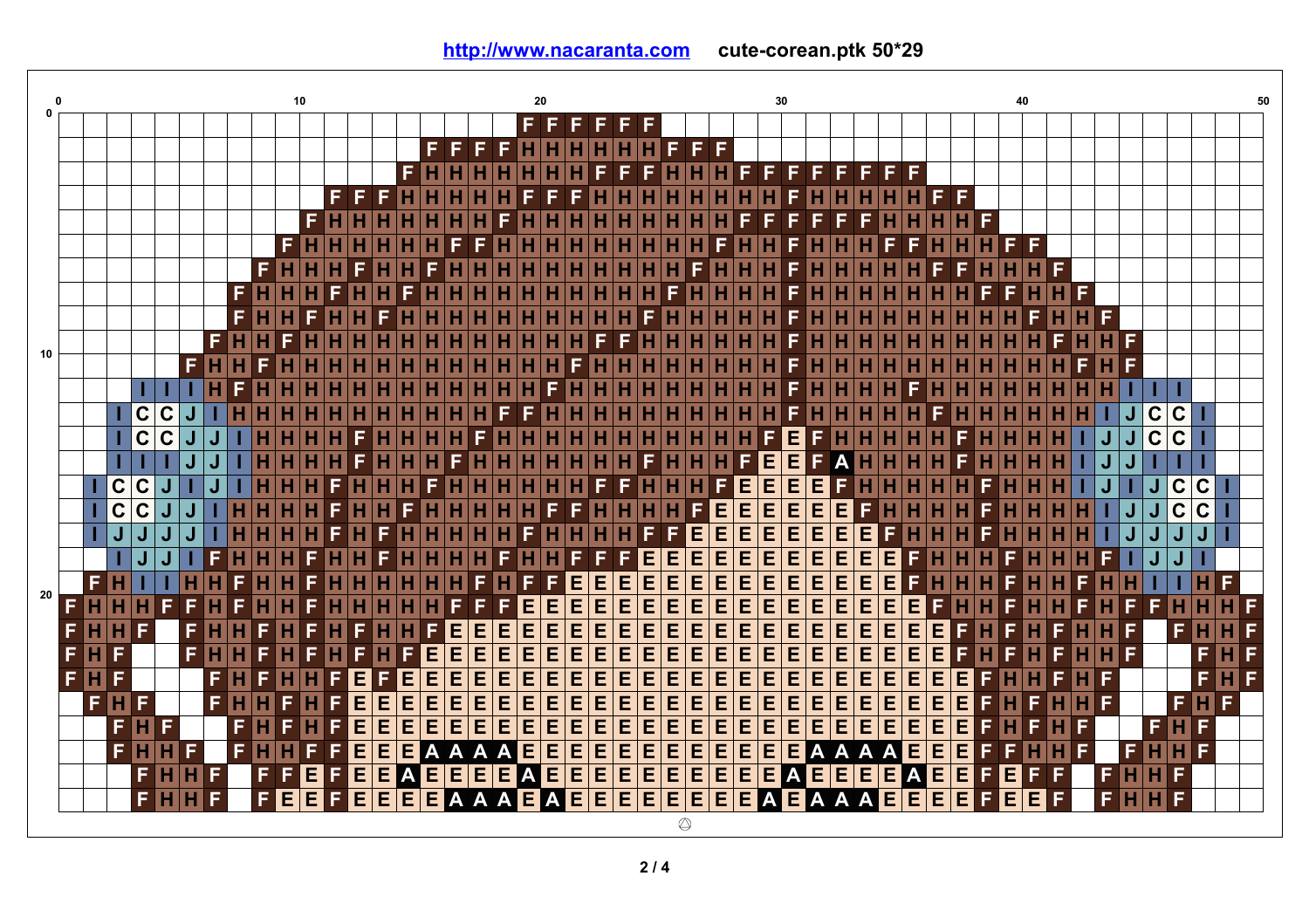**0 10 20 30 40 50 E E F E E F F H H H F F E F E E A A A A A E E E E E E E E E E A A A A A E E E F F H H H F F 30 A A A F F F E A A A A A A A A E F F F F H H H H F F E E E E E E E E E A A A F E F H H H H F E E E A E E A E E E E F H H H F F E E E F A A E A E E E E E E A E A A F E E F F H H H F E E E E E E E E F A F H H F H H F F E E E A E E E E E E E E E E E E E E E F F F E E E E E E E E E E E E E E E E E E E F F F F F F H F H F E E E F F H E E E E E E E E E E E E E E E E E E E E E E H F F F F F F E E E E E E E F E E E E E E E E E F F F H F A E E A H F F E E E E E E E E E E F H F E A A E E F F H F E A A E E E E E E E F F E E E E E E F H F E E E F H F E E E E E E E E E F F E F F F F H H F E E H H F E F F H H F F F F E E E E E F F F H H F 40 H F F F F H H F F F F F H H H F E H F H H F F A E E E A F F H F E E F H F F H F A A E E E E A A E F H A A H H A E E E A H H A A H F F F A A B A H H H A A A A H H H A B A A** ପ **B F g F A A B A H H H H H H H H H H A A g A B B B A g g A A H H H A A H H H A B A g g A A g g g A B B B A H A g A H A B B B A g g A g g B B B B A g A A g A g g A A B B A g A g g g B B B A E A A B B B g g g g A A A E A A g g g g 50 E g g B E A E A B B B A g g g g g g A B B A E A E A B A E A B B B B B A A A A A A A A B B B B E E A E B A E A B B B B B B B B B B B B B B B B B A E E A A E A B B B B B B B B B B B B B B B B B B B B A E A A G G A B B B B B B B G B B B G B B B B B B B B A A G G G G A B B B B B B B B G G B G G B B B B B B B B B A G G G G A B B B B B B B B B G G G G G B B B B B B B B B B A G A B B B B B B B B B B G G G G G G G G B B B B B B B B B B B A A g B B B B B B B B B B B G G G G G G G B B B B B B B B B B B B g A**

**<http://www.nacaranta.com>cute-corean.ptk 50\*30**